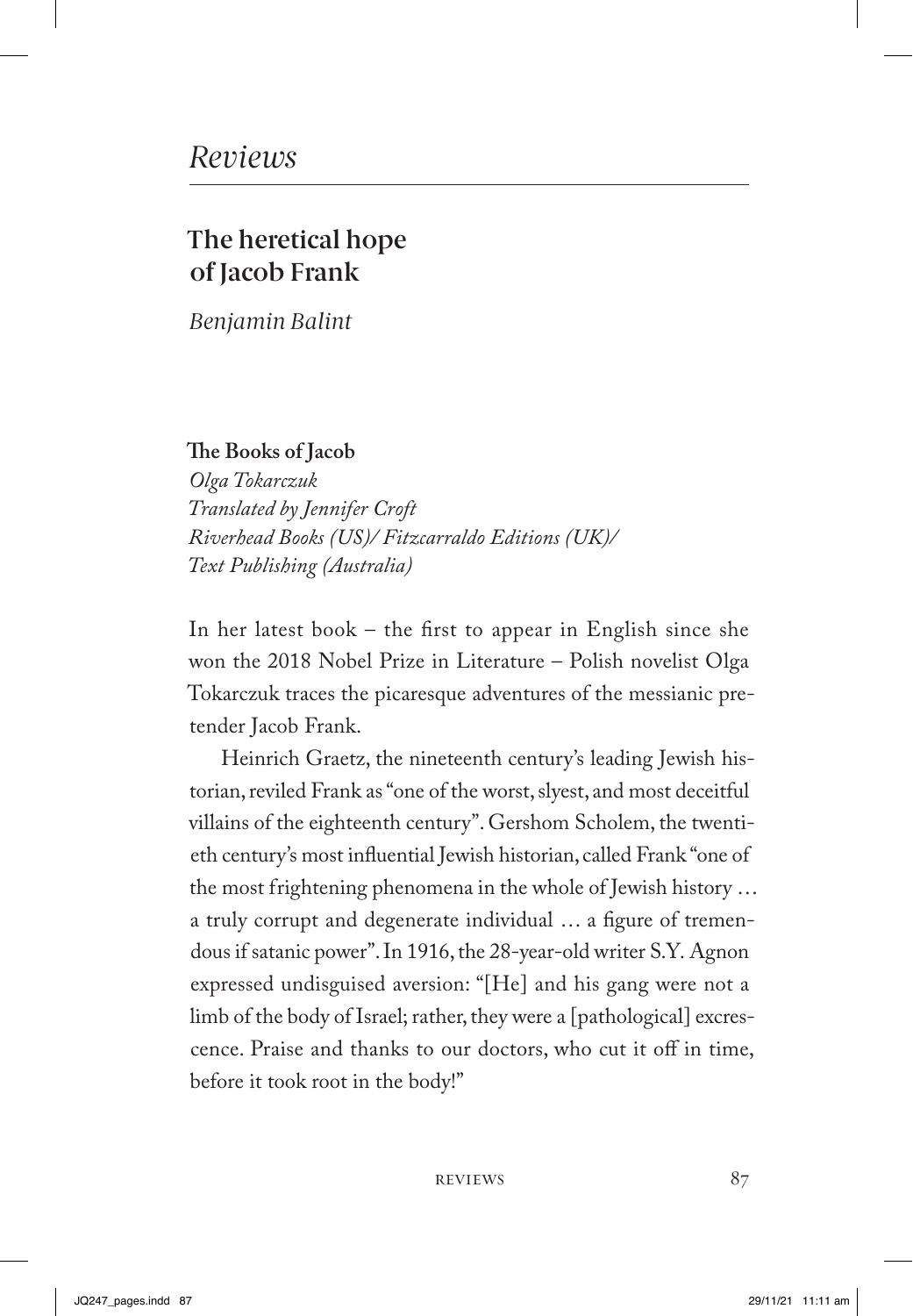What makes Jacob Frank so disquieting a figure? *The Books of Jacob* – published in Polish in 2014 and now appearing in Jennifer Croft's beautiful, lithe translation – is woven on the weft of that question.

On the surface, the novel, populated by a large roster of reallife *dramatis personae*, hews close to historical fact. ("I write fiction," Tokarczuk has said, "but it is never pure fabrication.") The time is the second half of the eighteenth century. The setting is the borderlands of the Polish-Lithuanian Commonwealth – then the largest Catholic country in Europe and home to the largest Jewish community in the world. Feudalism is giving way to the era of the Enlightenment, with its emancipatory aspirations, its syncretism, its hopes of revolution.

Jacob Frank was born in 1726 in Podolia, in the south-eastern part of Poland, grew up in Wallachia (a region of Romania under Ottoman rule) and restlessly flitted as a salesman through Czernowitz, Smyrna, Bucharest, Sofia and Constantinople. According to his biographer Paweł Maciejko, Frank lived as an eternal outsider, "an Ashkenazi among the Sephardim, a Sephardi among the Ashkenazim, a Pole among the Turks, a Turk among the Poles, an unlearned boor among the sages, a sage among the simpletons".

In 1754, Frank travelled with his wife, Hana, to Salonica, "filled at this time with every sort of mage and miracle worker", Tokarczuk writes, with "some self-proclaimed Messiah or dark sorcerer offering instruction on every street corner". There he first experienced the spasms of *ruach ha'kodesh* (the holy spirit), founded his own house of study and persuaded his first followers – paupers, vagrants, itinerant peddlers, miscellaneous mystics and "Christian ragamuffins" – that "the curtains between this and that world had been rent".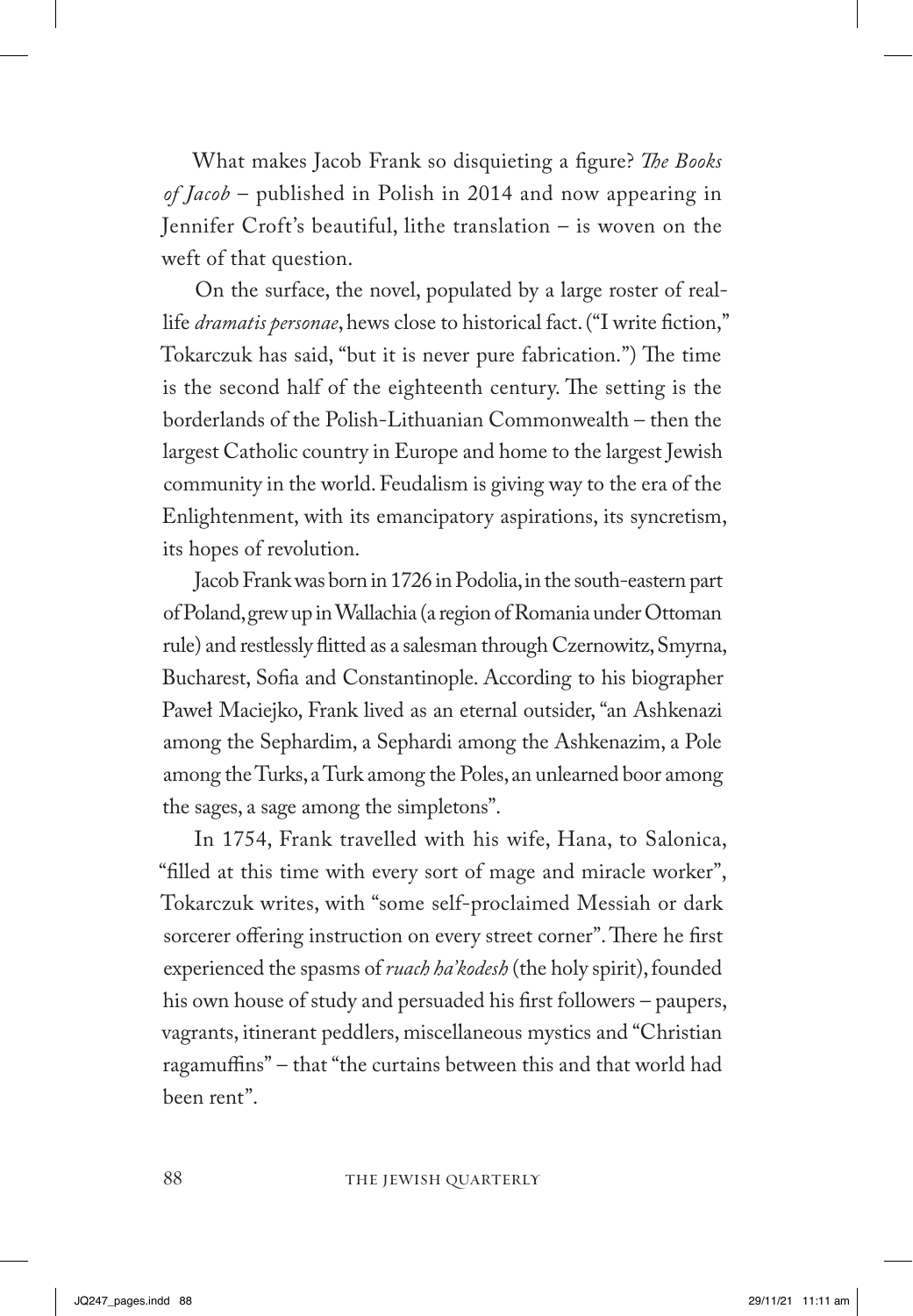The next year, Frank and his hangers-on crossed the Dniester River from Ottoman territory into the Polish Commonwealth, where he began to practise bizarre behaviour, or "strange deeds" (*ma'asim zarim*). In January 1756, for instance, at an inn in a town called Lanckoronie, Frank led a ceremony later described by the great Talmudic scholar Rabbi Jacob Emden:

And they took the wife of the local rabbi (who also belonged to the sect), a woman beautiful but lacking discretion, they undressed her naked and placed the Crown of the Torah on her head, sat her under the canopy like a bride, and danced a dance around her … and in dance they fell upon her kissing her, and called her "*mezuzah*," as if they were kissing a *mezuzah*.

Besides holding ecstatic seances, Frank publicly violated Shabbat, pronounced the name of God (*shem ha'meforash*) and boasted of sitting on a Torah scroll, "my ass naked". Speaking in riddles and parables, he taught that the old dogmas and decrees – notions of sin especially – had been rendered obsolete. Frank and his followers rejected the Torah and the Talmud in favour of the esoterica of Kabbalah. To dismantle the old order and build the new, they felt that they must "wipe the Mosaic Tablets of their false commandments that keep them imprisoned like animals in cages". Frank proposed instead "purification through transgression".

The leaders of Polish Jewry rejected this false faith and excommunicated its leader. Tokarczuk has Rabbi Hayyim Cohen Rapaport of Lwów pronounce the Frankists "worse than the Pharaoh, than Goliath, the Philistines, Nebuchadnezzar, Haman, Titus …" The crisis culminated in two public disputations between the traditional Talmudists and the Frankists (or contra-Talmudists). In the first,

REVIEWS 89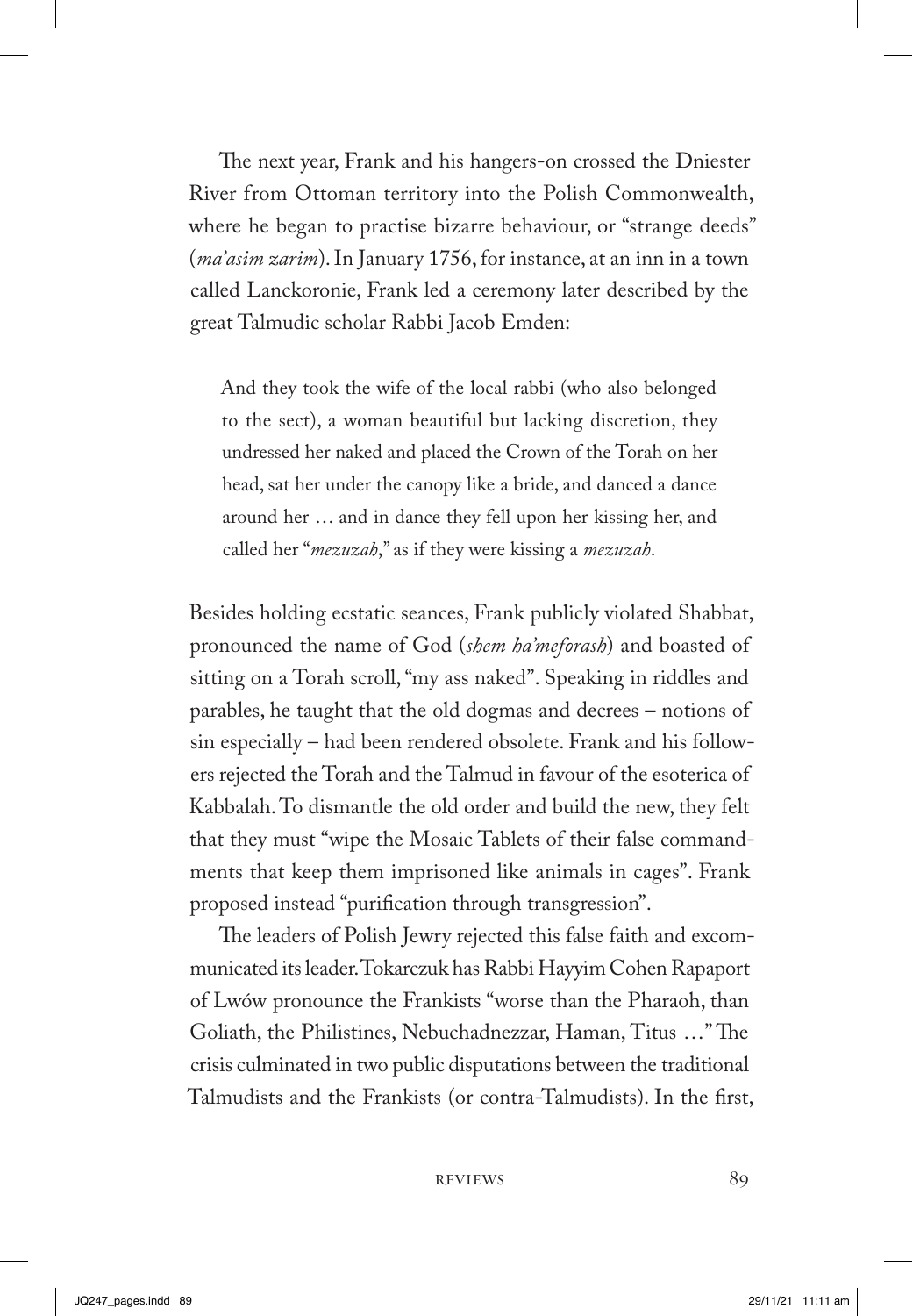held in 1757, the Polish consistory court found the Frankists innocent of heresy, and ordered copies of the Talmud burned throughout Podolia. In the second disputation, convened in the Lwów cathedral in 1759, Frankists made cynical use of blood libels and of the sensational "revelations" by the most famous eighteenth-century Jewish convert to Catholicism, Jan Serafinowicz, who falsely claimed to have twice participated in ritual murders of Christian children. "When a people turns against itself," says Rapaport in despair, "it means the sin of Israel is great."

Though initially regarding themselves as a new type of Jew, the Frankists were soon seized by a hope: "That once they are baptized, they will cease to be Jews, at least as far as anyone can tell. They will become people – Christians." Most of those who wished to flee their own foreignness believed that just as Sabbatai Tzvi had crossed over to Islam a century earlier, Frank (whom they called "the Lord") would achieve salvation through Christianity. They called this "walking to Esau", after the Biblical figure identified with Rome and Christianity. This led to the largest voluntary apostasy in Jewish history: Frank and thousands of his followers were baptised in 1759.

Rabbi Emden urged the Catholic leaders in Poland to reject the Frankists:

In truth, even according to the Gospels no Jew is permitted to abandon his Torah … The Nazarene and his apostles did not come to abrogate the Torah, heaven forbid, for as it says in Matthew that the Nazarene says: "Do not think that I have come to abolish the Torah; I have not come but to fulfill it. Even if heaven and earth will be abolished, nevertheless even one letter or jot from the Torah will not be abolished but will abide."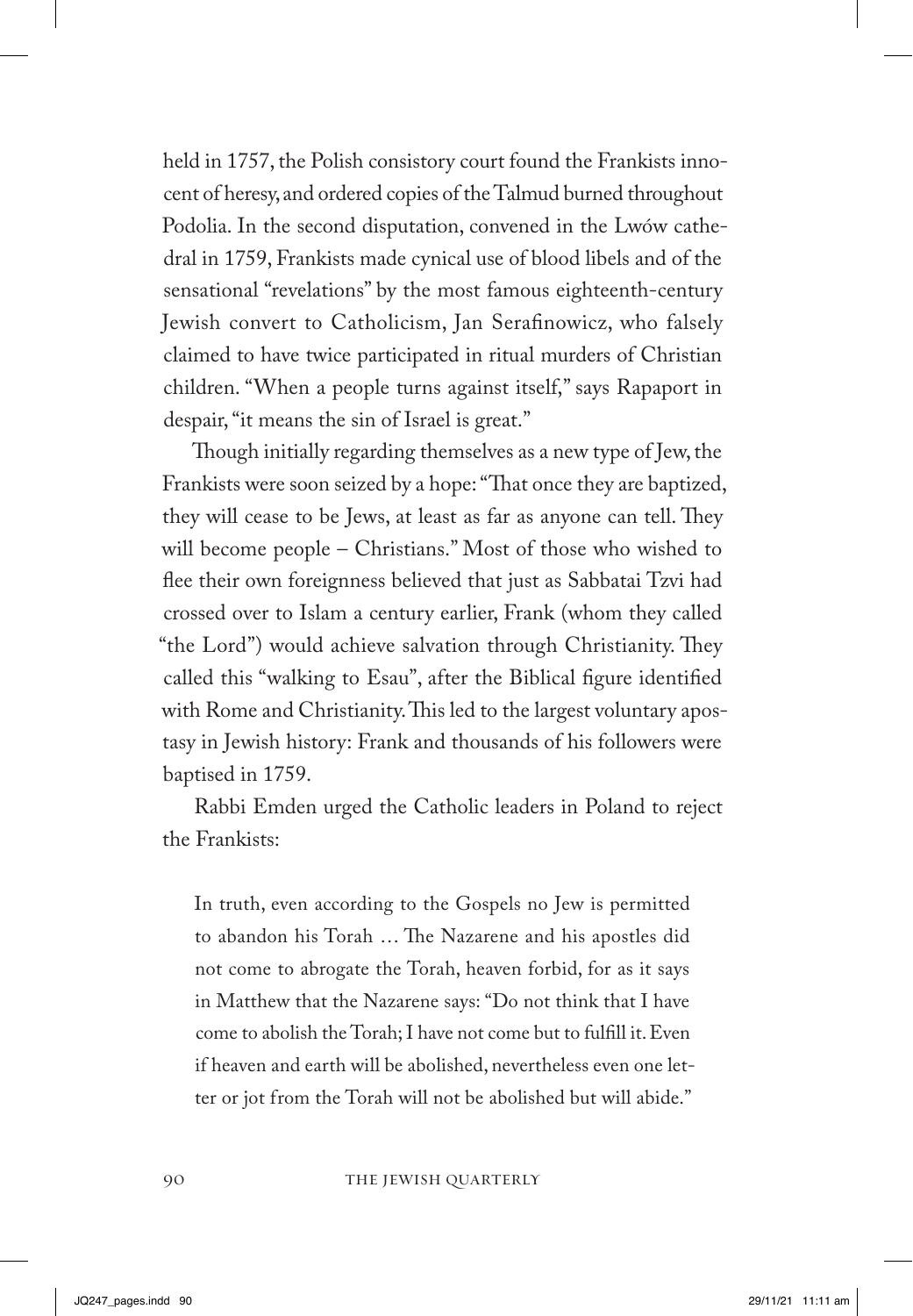With varying degrees of whispered suspicion, Poles regarded the converts as orphans or superstitious savages to be taken into the church's bosom, or (as Tokarczuk has one priest say) as "so many dogs shooed from a yard who will seek shelter under any old roof at all". The Poles wondered, too, about the unpredictable Frank, a man possessed of such great powers of persuasion: Was he a holy fool? A debauched psychopath? A boorish libertine? Or a miserable Messiah who descended to the darkest depths in order to ascend to the highest spheres?

Not long after the mass conversion, Frank was denounced to church authorities, found guilty of proclaiming himself the Messiah, and confined for the next thirteen years in the fortresslike Jasna Góra Monastery in Częstochowa, home to the Black Madonna icon. Frank came to believe that the divine presence was captive in that venerated image of the Virgin Mary. "I was put here," he said, "because this is where the *Shekhinah* is imprisoned, on this new Mount Zion."

Liberated by Russian troops in 1772 and issued with passports by the three states partitioning Poland (Russia, Prussia and Austria), Frank fled with his retinue into exile: first to Brünn, Moravia (now Brno in the Czech Republic), and later to a disused castle in Offenbach, Germany. In his declining years, Baron von Franck, as he was by then known, was plagued by disappointment despite his life of opulent luxury. "Who among you have ever truly believed in me? You are all fools. I've been struggling over you in vain. You've learned nothing."

On Frank's death in 1791, bells rang out from all the churches of Offenbach. He left his followers with a question that teetered between religion and nihilism: if the Messiah had already come, why did history remain fundamentally unaltered and unredeemed?

REVIEWS 91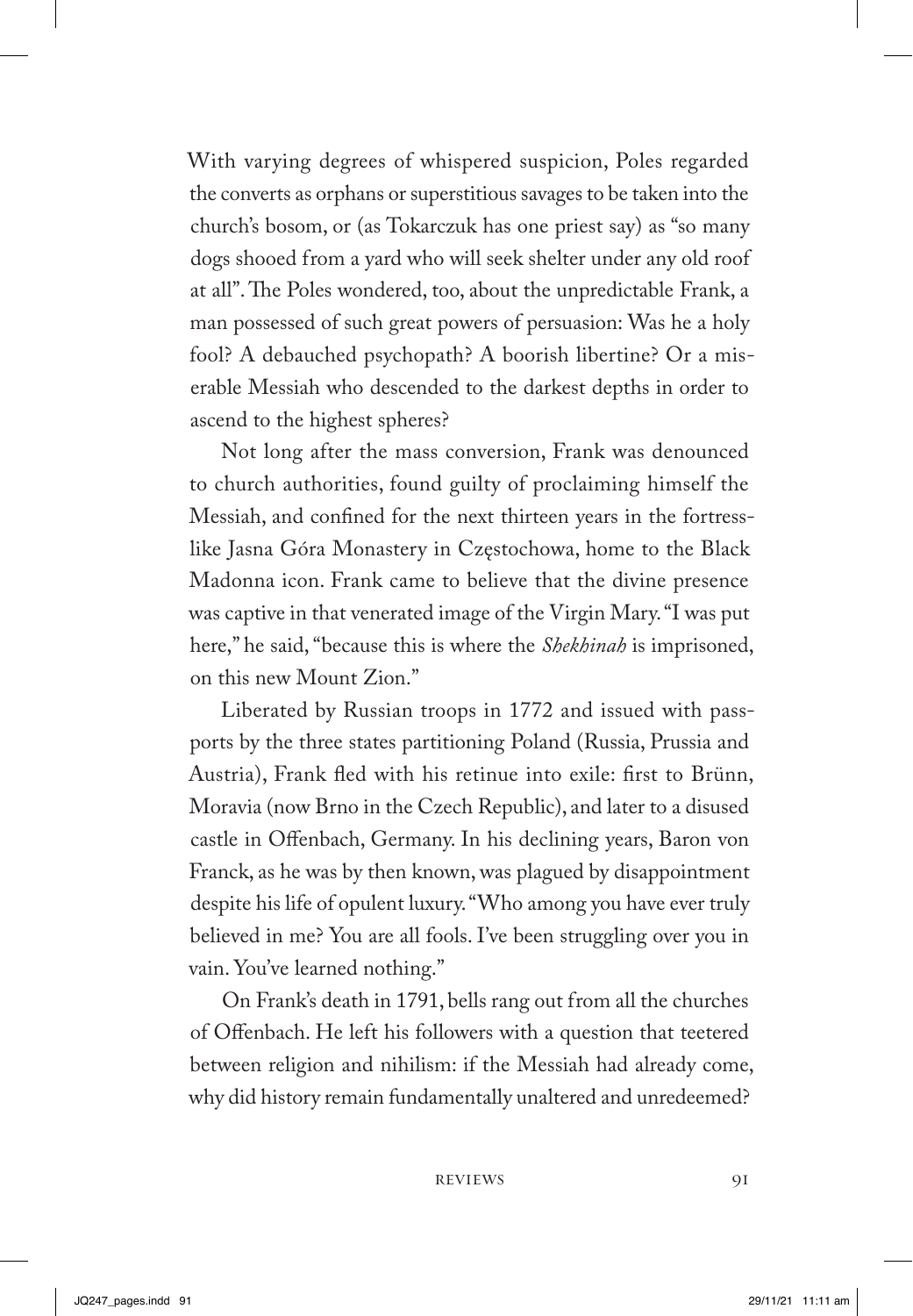Gershom Scholem contended that the Frankists helped ease Jews out of the ghetto and into nineteenth-century liberalism. "When the flame of their faith finally flickered out," he writes in his essay "Redemption Through Sin,"

they soon reappeared as leaders of Reform Judaism, secular intellectuals, or simply complete and indifferent sceptics … Their "mad visions" behind them, they turned their energies and hidden desires for a more positive life to assimilation and the Haskalah, two forces that accomplished without paradoxes, indeed without religion at all, what they, the members of "the accursed sect," had earnestly striven for in a stormy contention with truth, carried on in the half-light of a faith pregnant with paradoxes.

To this day, Poles debate the Frankist ancestry of famous figures, including the poet Adam Mickiewicz and the composer Frédéric Chopin. In her 2007 novel *Flights*, Tokarczuk told of a nineteenthcentury traveller who smuggled Chopin's heart back to Poland under her skirt. In *The Books of Jacob,* she recounts the afterlife of Frank's skull:

Many years later, under unknown circumstances, it made its way to Berlin, where it underwent detailed measurement and research and was labelled a prime example of Jewish racial inferiority. After the Second World War, it vanished without a trace – either it was destroyed in the turmoil and chaos of war, crumbling to dust, or else it is still lying around somewhere in the underground storage facility of some museum.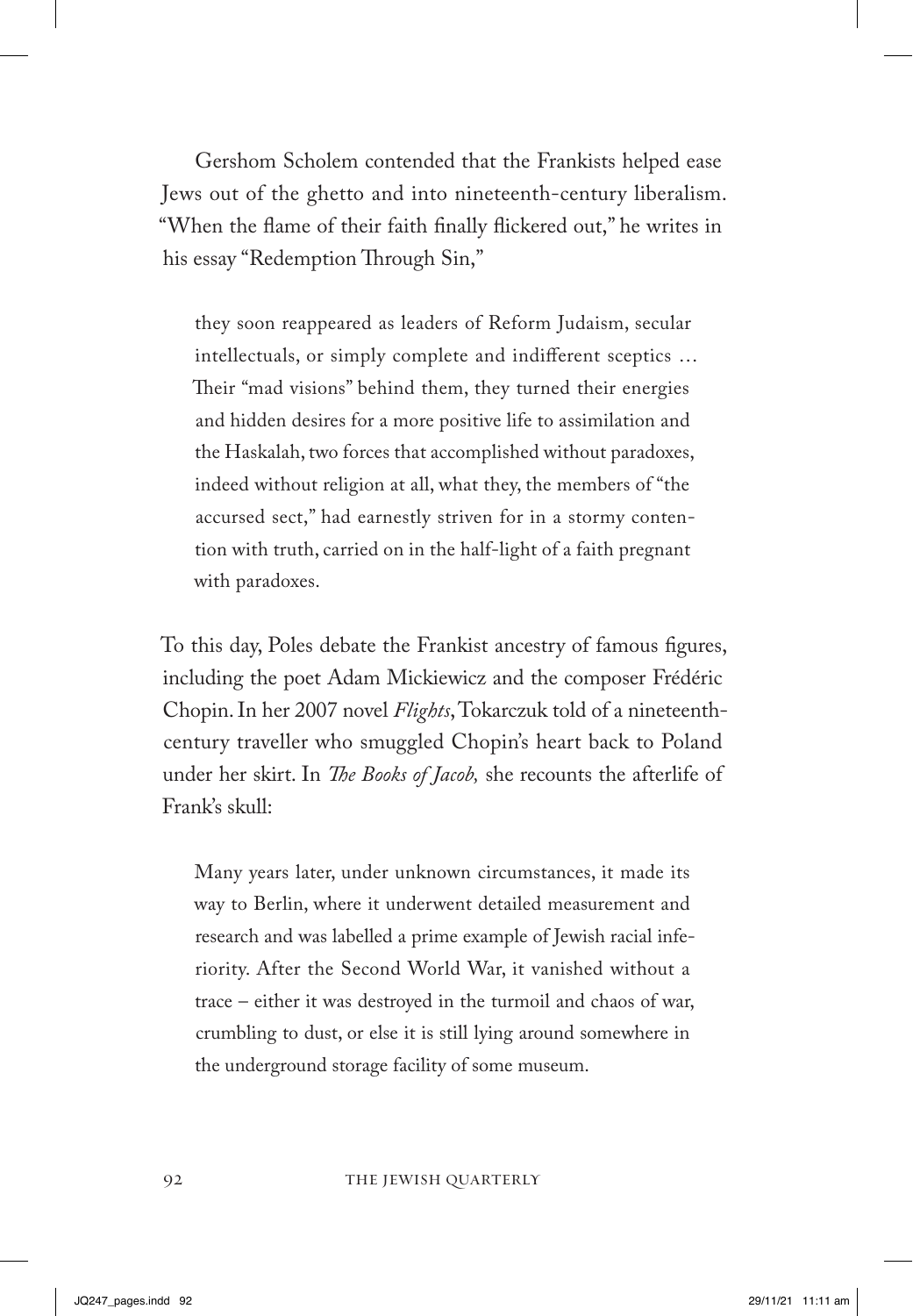All of the preceding is fact. Aware that narrative, including history, is necessarily imprecise, however, Tokarczuk tells the story of Frank by ingeniously interweaving narrators both reliable and unreliable – and it is here that *The Books of Jacob* spreads its majestic wings and lifts from fact into fiction. The novel's most reliable narrator in is the all-seeing and ever-present Yente, Frank's grandmother, whose gaze moves effortlessly through space and time. In the opening scene, she swallows an amulet, a paper bearing the Hebrew word for "waiting" (*hamtana*), and becomes permanently suspended between this world and the hereafter. Just as the *Shekhinah* is trapped in matter, so is Yente tethered by the dissolved word.

Tokarczuk's most unreliable narrator is Nahman, a former student of the Baal Shem Tov who imperceptibly shifts from being Frank's master to his friend, then his ardent disciple. "I remember that I got goosebumps at the sight of him, I felt my body tremble, and I experienced a love greater than I had ever felt for anyone before." Ostensibly writing *The Life of His Holiness Sabbatai Tzvi,* Nahman in fact secretly jots down Frank's doings and dicta. "Nahman's stories are not always to be believed," Tokarczuk cautions, "even less so when he writes them down … He has a propensity for exaggeration. He detects signs in everything."

Nahman experiments with three narrative modes. First, the objective: "I believe that what I describe really happened, and that it happened that way once and for all." He comes to see this way as "false". Second, the subjective: "I focus on my own experiences … Then everything is more about me than it is about Jacob, his words and acts are made to pass through the sieve of my tangled vanity." Nahman dismisses this perspective as "pathetic". Finally, he learns to "surrender to the guidance of my own Hand, my own Head, Voices, the Ghosts of the Dead, God, the Great Virgin, Letters, Sefirot".

REVIEWS 93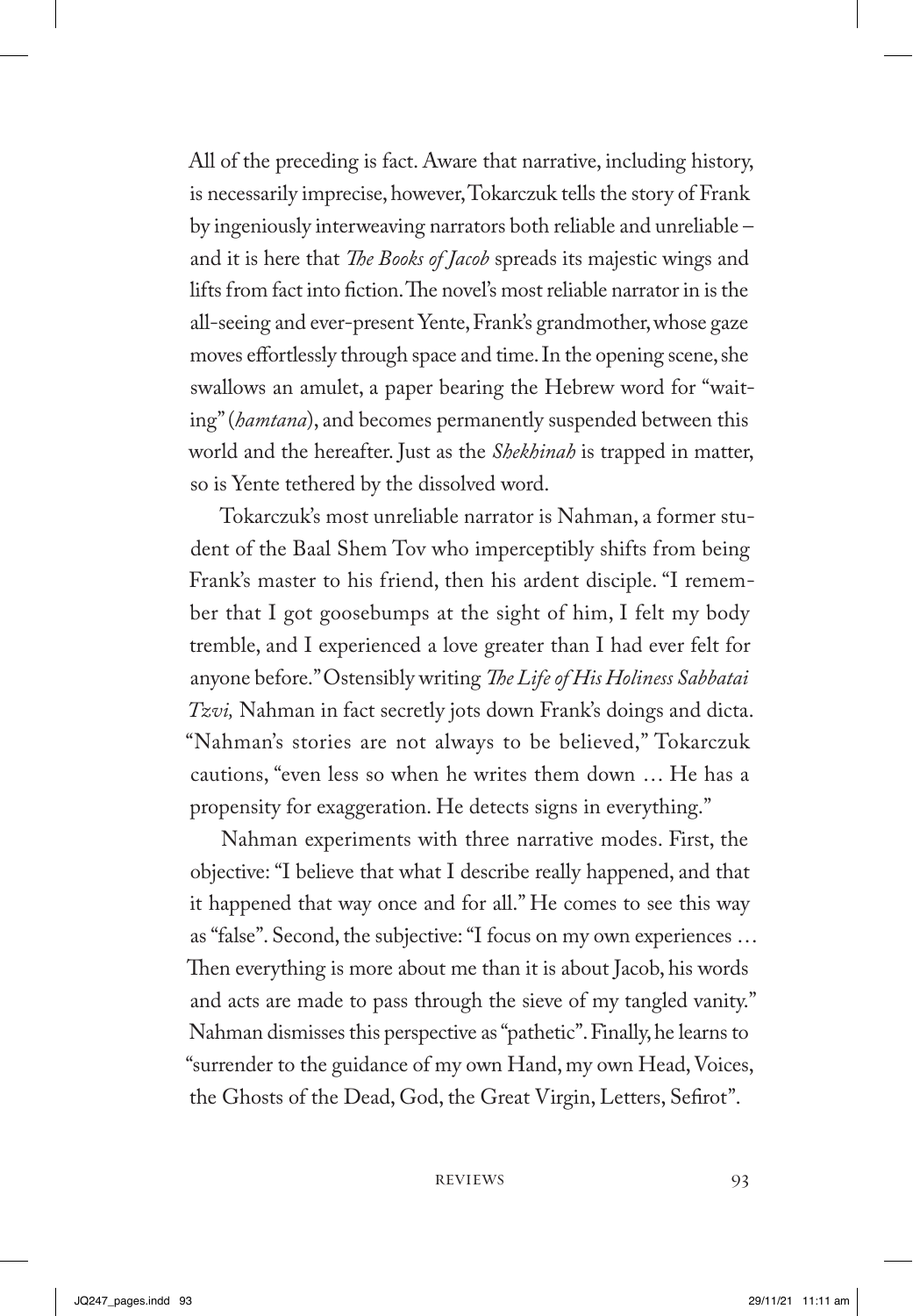In the end, Nahman surrenders to the knowledge that, like Yente, who remains neither dead nor alive, Frank and his flock are neither Jewish nor non-Jewish. "We are foreigners' foreigners," says Nahman, "Jews' Jews." But that is perhaps not such a terrible fate. "There is something wonderful in being a stranger," Nahman tells himself, "in being foreign, something to be relished … Only foreigners can truly understand the way things work."

In each of her books, Tokarczuk approaches a subject from the periphery, as though she too were a foreigner. *The Books of Jacob*, her masterpiece, was published in Polish with an elaborate title (in homage to the title of a volume by Father Benedykt Chmielowski, the first Polish encyclopaedist): *The Books of Jacob, or the Great Journey across Seven Frontiers, Five Languages and Three Great Religions, Not Counting Several Minor Ones: Narrated by the Dead, Their Story Being Completed by the Author According to the Method of Conjecture, Expressed in Several Books, but also Assisted by the Imagination, Which Is Humanity's Greatest Natural Gift: A Record for the Wise, A Reflection for My Compatriots, An Instruction for Laypersons, Entertainment for Melancholics*. The title, like the vast novel itself, points towards a religiously and linguistically plural Polish past. Its frontier-crossing characters speak a polyphony of Yiddish, Turkish, Polish and German (none of them with any precision) and inhabit multiple identities (none of them clear-cut).

When the novel won Poland's highest literary award, the Nike, Tokarczuk said in a television interview, "We have come up with this history of Poland as an open, tolerant country, as a country uncontaminated by any issues with its minorities. Yet we committed horrendous acts as colonisers, as a national majority that suppressed the minority, as slave-owners and as the murderers of Jews." (The ancestors of those murderers figure in the novel;

94 THE JEWISH QUARTERLY